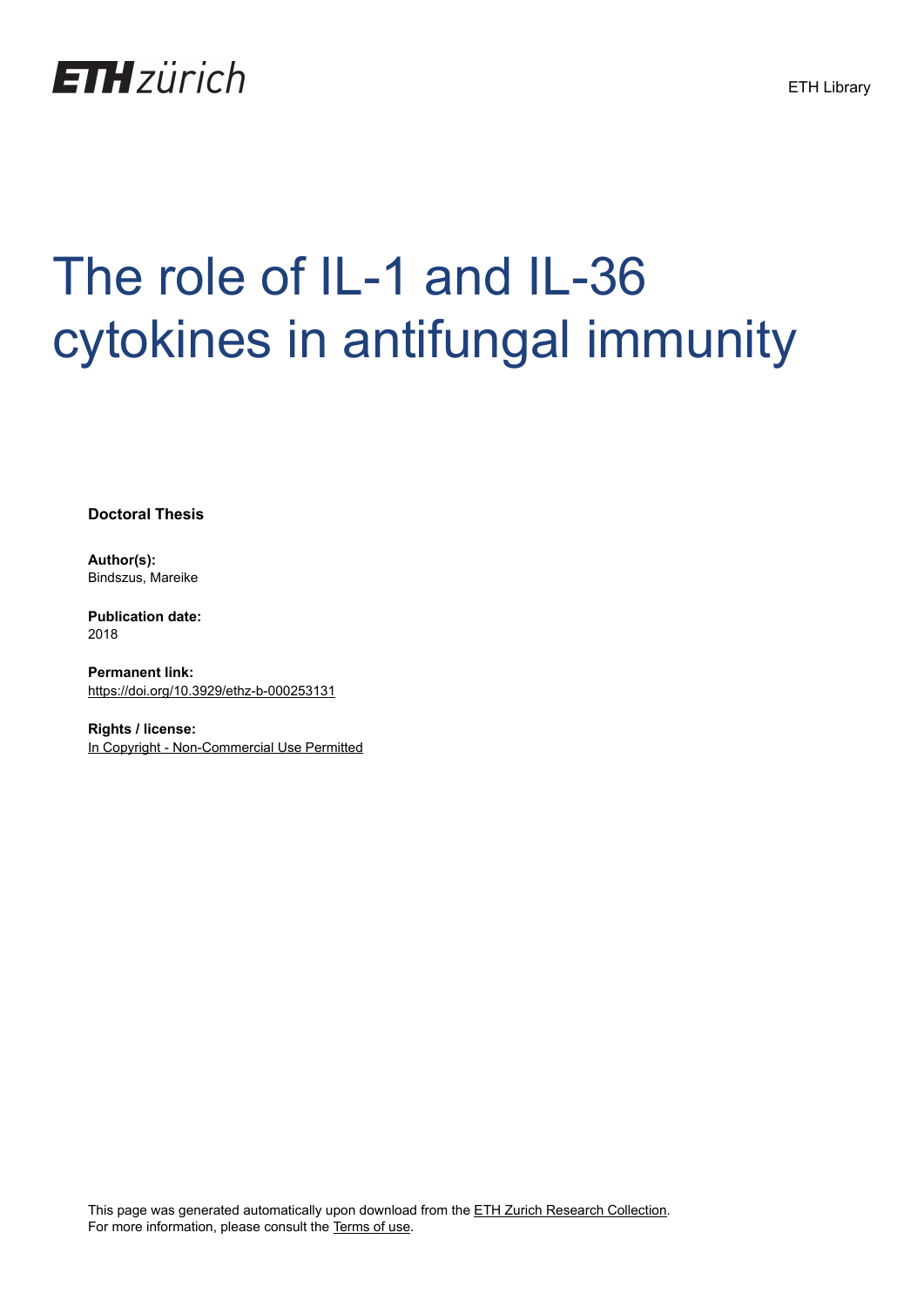DISS. ETH. NO. 24862

#### **THE ROLE OF IL-1 AND IL-36 CYTOKINES IN ANTIFUNGAL IMMUNITY**

A thesis submitted to attain the degree of DOCTOR OF SCIENCES of ETH ZURICH (Dr. sc. ETH Zurich)

### presented by **MAREIKE BINDSZUS**

M.Sc., University of Hamburg

born on 19.10.1987 citizen of Germany

accepted on the recommendation of

Prof. Dr. Manfred Kopf; examiner Dr. Jan Kisielow; co-examiner Prof. Dr. Salomé LeibundGut-Landmann; co-examiner

2018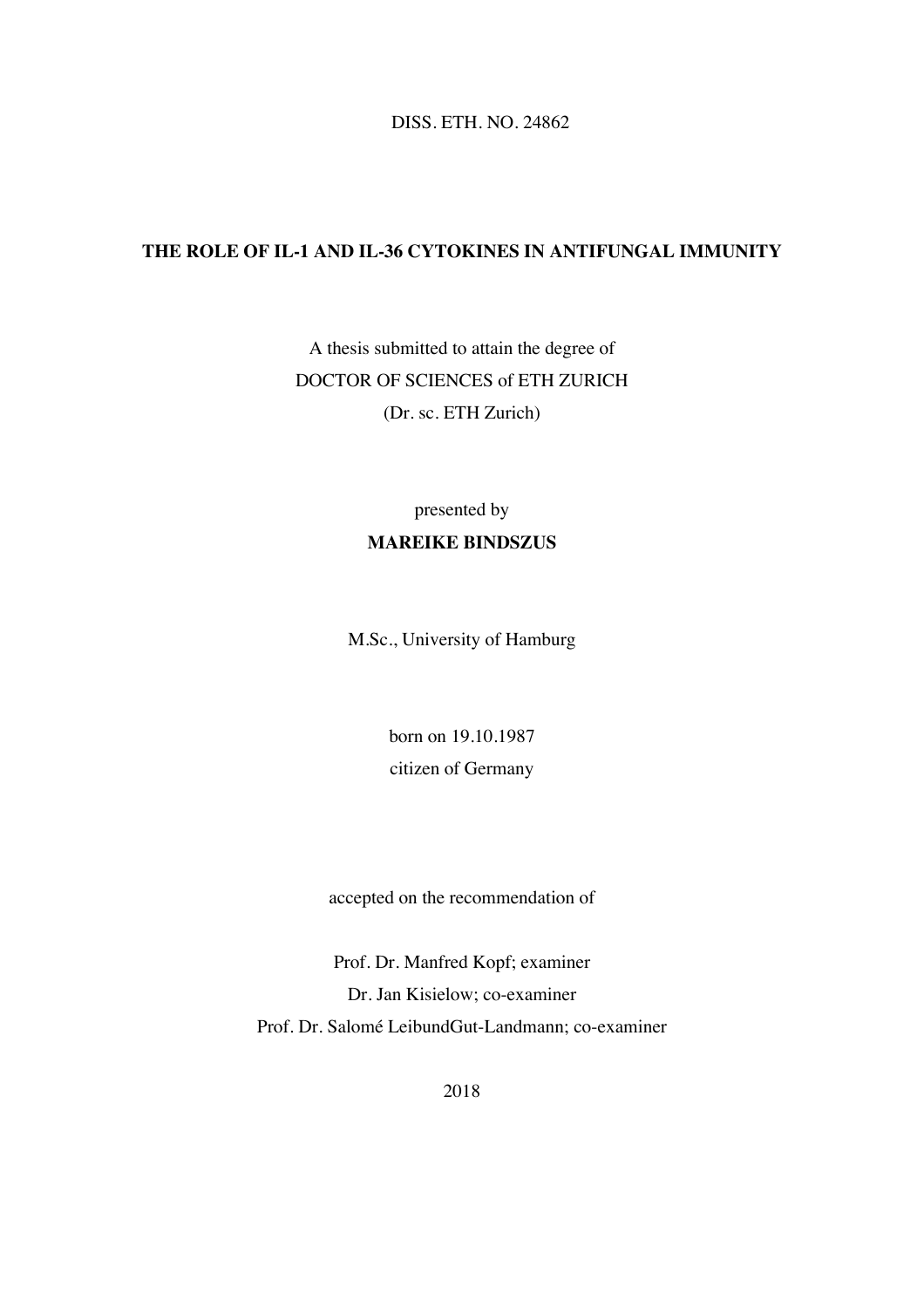#### **2 Summary**

The immune system has evolved to defend our body against invading pathogens. Cytokines are small secreted molecules, which are used by the immune system for communication among the different cellular components and are crucial for orchestration of an effective immune response The family of interleukin (IL)-1 cytokines comprises 11 members, which fulfill manifold functions during inflammation and infection. Among them, IL-1 and IL-36 cytokines share striking similarities in their signaling pathways. Nevertheless, while for IL-1 cytokines a contribution to antimicrobial host defense is well established, the role of IL-36 cytokines in host defense against pathogens remains poorly characterized.

*Candida* (*C.*) *albicans* is a dimorphic and opportunistic fungal pathogen, which can cause infections ranging from mild superficial infections to life-threatening systemic infections, with immunosuppression being a major risk factor for candidiasis. In the work presented in this thesis, the role of IL-36 and IL-1 cytokines in systemic candidiasis in mice was investigated.

The results show a crucial role for IL-36 cytokines in innate antifungal immune responses since the absence of IL-36 receptor (IL-36R) in mice (*Il36r<sup>-/-</sup>*) resulted in increased disease severity early after infection with *C. albicans*. This was manifested by increased body weight loss and elevated fungal burden in kidney and brain from day 3 post infection on. Interestingly, the well-established antifungal defense mechanisms including pro-inflammatory cytokine production and neutrophil recruitment and neutrophil-mediated fungal killing were not defective in *Il36r-/-* mice. However, the increased fungal burden in the kidney of  $II36r<sup>-/-</sup>$  mice was associated with decreased numbers of MHCII<sup>+</sup> CD11bhigh monocyte-derived dendritic cells (moDCs), whereas the recruitment of inflammatory  $Ly-6C<sup>+</sup>$  monocytes was even enhanced. The drastic decrease in the ratio of moDCs to  $Ly-6C^+$  monocytes in kidney and brain indicates a defect in monocyte-to-moDCs-transition under IL-36R-deficient conditions, or in moDC survival. By means of depletion experiments, CCR2 expressing cells, including monocytes and moDCs, were proven to exhibit protective capacity in systemic *C. albicans* infection. Moreover, criss-cross bone marrow chimera experiments demonstrated that IL-36 cytokines exerted their function predominantly through the action on non-hematopoietic irradiation-resistant cells of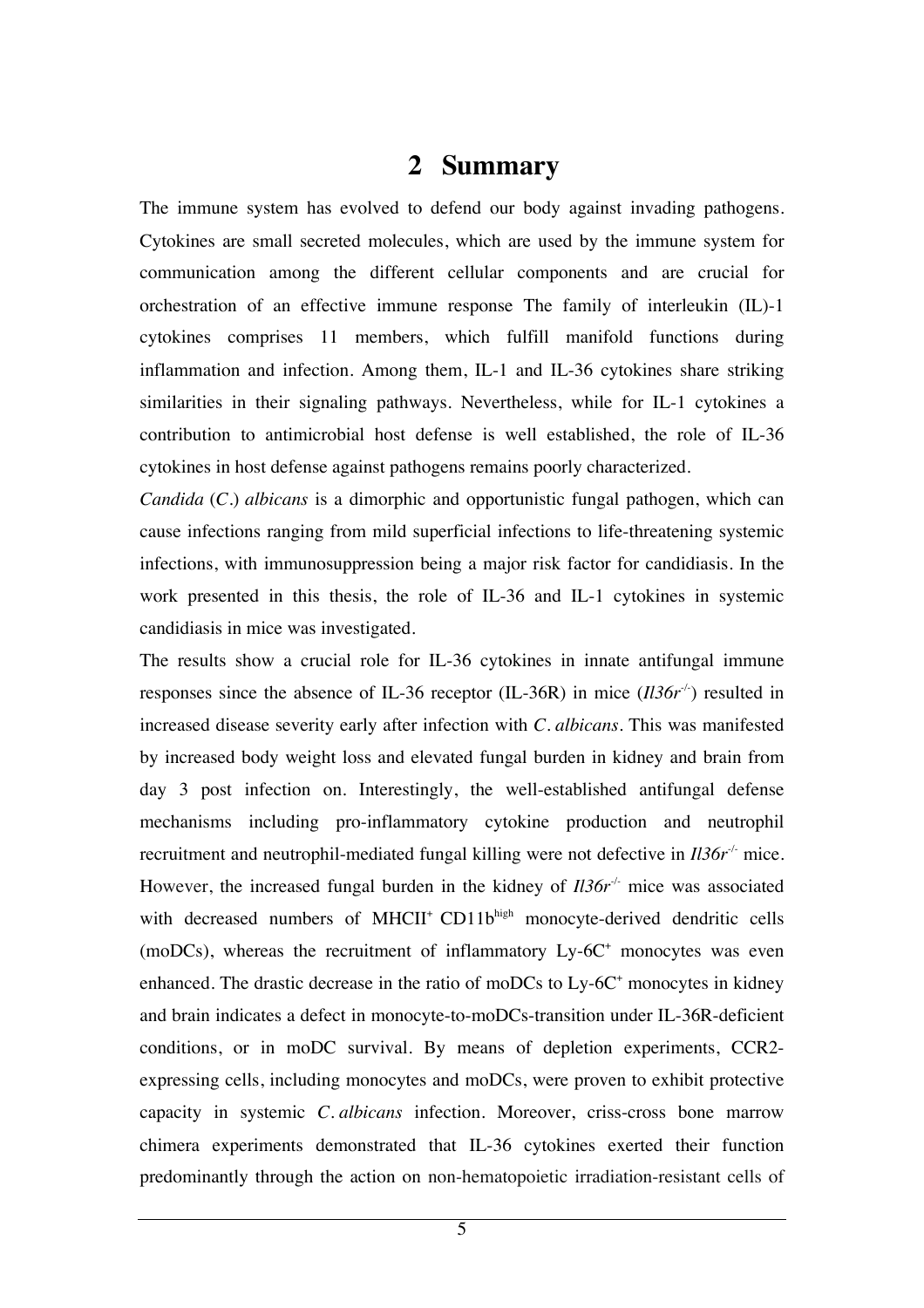the tissue. In line with this, adoptive transfer of WT bone marrow monocytes showed that expression of *Il36r* by monocytes was not sufficient to confer efficient generation of moDCs in *Il36r*-deficient hosts.

Notably, also IL-1R signaling was of major importance for control of systemic fungal infection. Similarly to IL-36R, IL-1R was not required for a functional neutrophil response, but was crucial for moDC accumulation in infected organs. Furthermore, also IL-1 cytokines were protective by triggering a response of non-hematopoietic tissue cells. Characterization of renal tissue cell subsets identified endothelial cells as most likely recipients of IL-36 and IL-1 cytokine signals. Collectively, our data reveal the importance of the two IL-1 family members IL-1 and IL-36 for the control of systemic fungal infection by induction of protective responses in cells of the nonhematopoietic compartment. In contrast to IL-1- and IL-36-mediated antifungal immunity, CARD9-dependent protection against fungal infection was exclusively conferred by hematopoietic cells.

In a side project, the role of IL-36 cytokines during differentiation of T helper subsets was studies. The experiments showed that IL-36R agonist strongly promote Th17 differentiation, while Th2 development was severely impaired in the presence of IL-36. Furthermore, an IL-36 reporter cell line has been established that sensitively detects IL-36R signals and reports them as eGFP signal. In addition, by the fusion of the extracellular domain of IL-36R with the Fc part of the human IgG1 molecule, a soluble IL-36 receptor (sIL 36R) was generated.

Overall, the data presented in this thesis provide new insights into the role of IL-36 cytokines during innate and adaptive immune processes and show significant parallels between IL-36 and IL-1 cytokines in their protective role against fungal infections.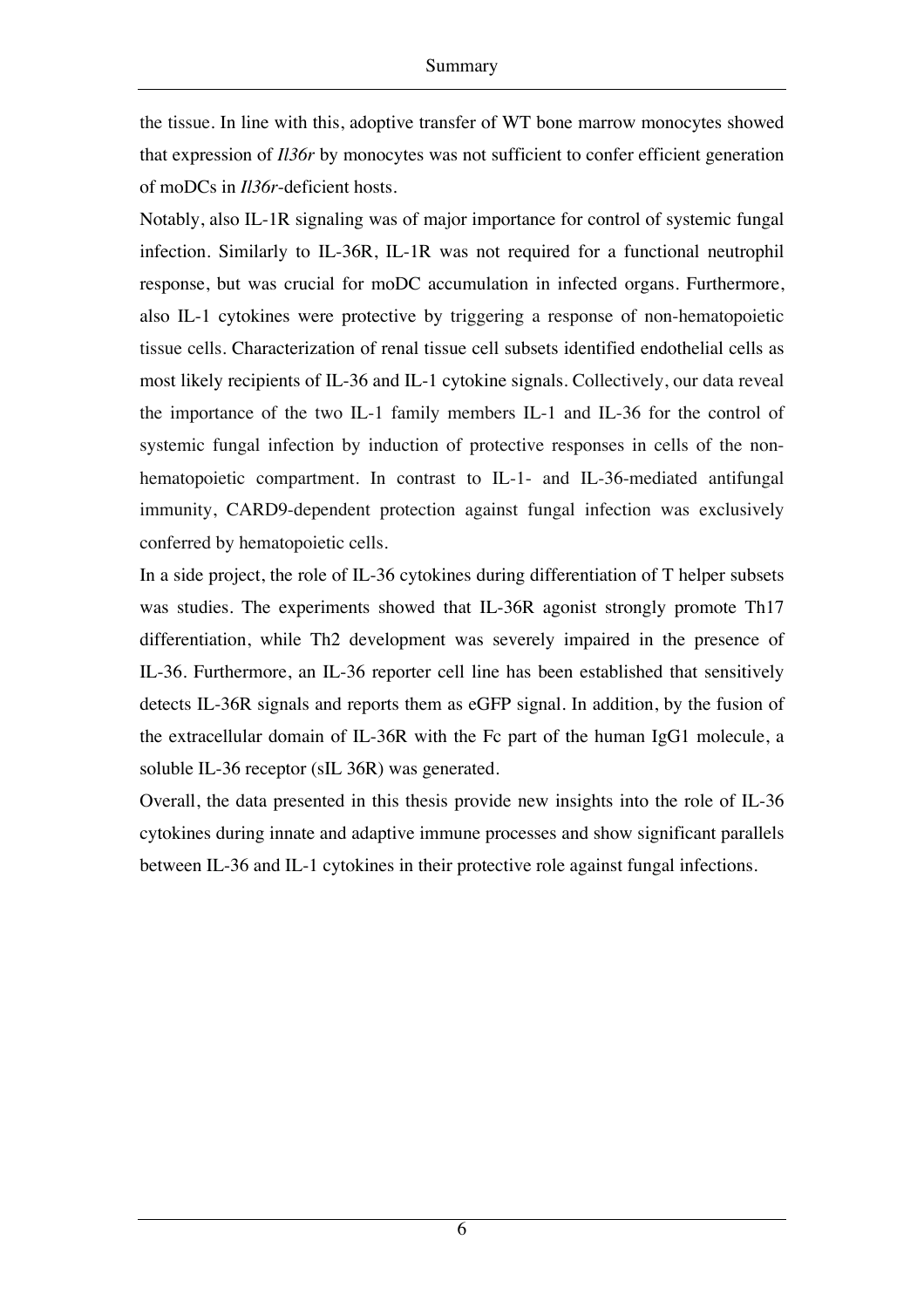## **3 Zusammenfassung**

Das Immunsystem hat sich als komplexes, vielschichtiges System entwickelt, um den Körper vor angreifenden Krankheitserregern zu schützen. Die Kommunikation zwischen den einzelnen zellulären Komponenten des Immunsystems ist essentiell für eine effektive und schützende Immunantwort. Zytokine sind kleine Moleküle, die von Immunzellen für genau diesen Zweck der Kommunikation sekretiert werden. Die Familie der Interleukin (IL)-1 Zytokine beinhaltet 11 Mitglieder, die vielfältige Funktionen in der Abwehr von Krankheitserregern und in Entzündungsreaktionen haben. IL-1 Zytokine und IL-36 Zytokine sind Teil der IL-1 Familie und weisen bemerkenswert viele Ähnlichkeiten in ihren Signalwegen auf. Während die Mitwirkung der IL-1 Zytokine an der Abwehrreaktion gegen Pathogene bereits gut studiert und anerkannt ist, ist die Rolle der IL-36 Zytokine in diesem Zusammenhang weitaus weniger verstanden.

*Candida* (*C.*) *albicans* ist ein dimorphes und opportunistisches Pilzpathogen, das beim Menschen Infektionen variierenden Schweregrads auslösen kann – von milder oberflächlicher Hautinfektionen bis zur lebensbedrohlichen systemischen Infektion, wobei Immunsuppression der größte Risikofaktor für *Candida*-Infektionen beim Menschen ist. In der vorgelegten Arbeit wurde die Rolle der IL-36 Zytokine und der IL-1 Zytokine während der systemischen *C. albicans* Infektion im Mausmodell untersucht.

Die Ergebnisse zeigen, dass IL-36 Zytokine eine wichtige Rolle für die Pilzabwehr in der Phase der angeborenen Immunantwort spielen, da in der Abwesenheit des IL-36-Rezeptors (IL-36R) in genetisch modifizierten Mäusen (*Il36r<sup>-/-</sup>*) der Schweregrad der Erkrankung stark erhöht war. Dies zeigte sich in erhöhtem Gewichtsverlust so wie in erhöhten Pilztitern in der Niere und dem Gehirn ab Tag 3 nach der Infektion. Interessanterweise waren wichtige angeborene Abwehrmechanismen wie die Produktion entzündungsfördernder Zytokine sowie die Rekrutierung neutrophiler Granulozyten und das Abtöten von *Candida* durch eben diese in *Il36r -/-* Mäusen nicht beeinträchtigt. Der erhöhte *Candida*-Titer in der Niere war jedoch mit einer verminderten Anzahl von MHCII<sup>+</sup> CD11bhigh dendritischen Zellen monozytischen Ursprungs (moDC) verbunden, wohingegen die inflammatorischen Ly-6C+ Monozyten vermehrt rekrutiert wurden. Der starke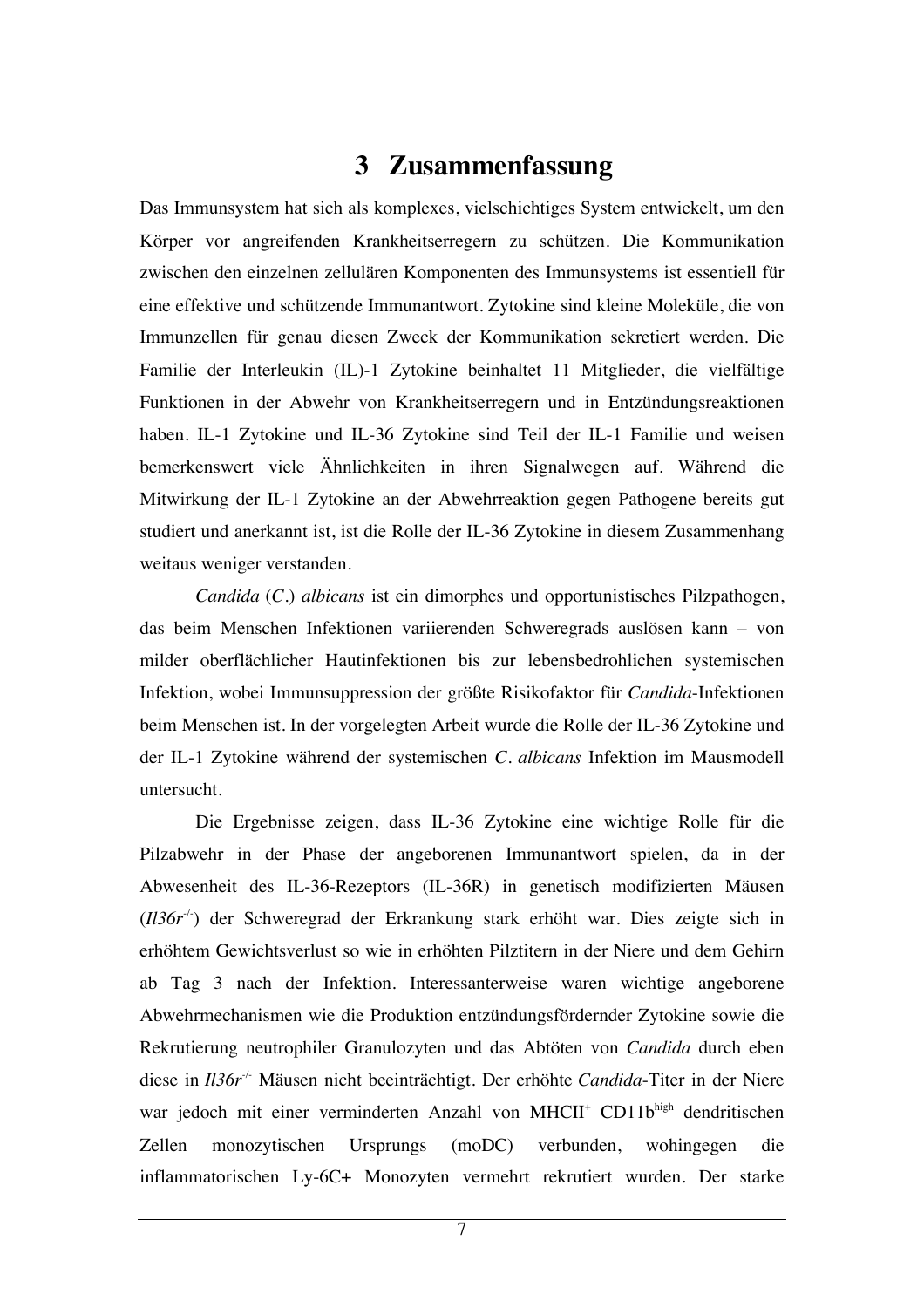Rückgang der moDCs im Verhältnis zu den Ly-6C+ Monozyten in der Niere und dem Gehirn weist darauf hin, dass ein Defekt in der Differenzierung der moDCs aus den Monozyten in der Abwesenheit vom IL-36R vorliegt. Mittels Depletions-Experimenten, konnte eine schützende Wirkung von CCR2-exprimierenden Zellen moDCs und Monozyten einschließend – in systemischer *C. albicans*-Infektion nachgewiesen werden. Darüber hinaus zeigten Experimente mit Criss-Cross-Knochenmarks-Chimären, dass IL-36 Zytokine ihre Funktion vorwiegend durch die Wirkung auf nicht-hämatopoetische bestrahlungsresistente Zellen des Gewebes ausübten. In Übereinstimmung damit zeigte der adoptive Zelltransfer von Monozyten aus dem Knochenmark, dass die Expression von *Il36r* durch Monozyten nicht ausreichend war, um ihre Reifung zu moDCs in *Il36r*-defizienten Wirten zu gewähren.

Bemerkenswerterweise war auch der IL-1R-Signalweg von großer Bedeutung für das in Schach halten der systemischen Pilzinfektion. Ähnlich wie der IL-36R war der IL-1R für eine intakte Neutrophilen-Antwort nicht erforderlich, aber für die Anreicherung von moDCs in infizierten Organen entscheidend. Darüber hinaus waren auch die IL-1 Zytokine schützend, indem sie eine Antwort von nichthämatopoetischen Gewebezellen auslösten. Die Charakterisierung von Nierengewebszellen ergab, dass die Endothelzellen die wahrscheinlichsten Empfänger von IL-36- und IL-1-Zytokinsignalen darstellen. Zusammenfassend zeigen heben unsere Daten die Bedeutung der beiden IL-1-Familienmitglieder IL-1 und IL-36 für die Bekämpfung von systemischer Pilzinfektion hervor. Beide induzieren eine von schützende Antworten in Zellen des nicht-hämatopoetischen Kompartiments. Im Gegensatz zur IL-1- und IL-36-vermittelten Immunität wurde der CARD9-abhängige Schutz gegen Pilzinfektion ausschließlich durch hämatopoetische Zellen verliehen.

In einem Nebenprojekt wurde die Rolle von IL-36-Zytokinen während der Differenzierung von T-Helferzellen untersucht. Die Experimente zeigten, dass IL-36R-Agonisten die Th17-Differenzierung stark fördert, während die Th2- Entwicklung in Gegenwart von IL-36 stark beeinträchtigt war. Darüber hinaus wurde eine IL-36-Reporterzelllinie etabliert, die IL-36R Signale hochsensitiv erkennt und als eGFP-Signal anzeigt. Außerdem wurde durch die Fusion der extrazellulären Domäne